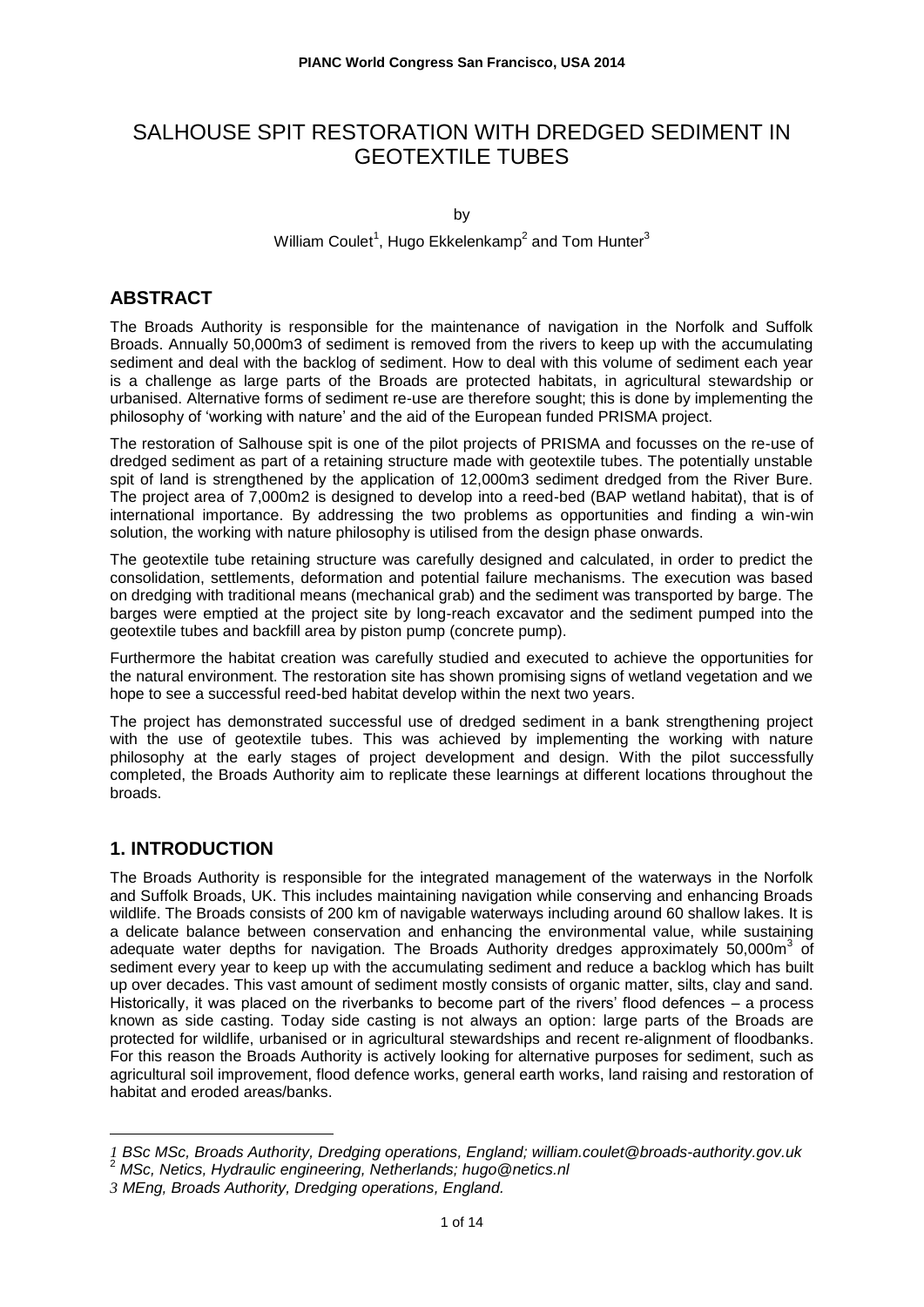The assessment of alternative purposes meant that during the project design and development stage engineers have to appraise every available option that is likely to be feasible for the small scale and localised projects. During this assessment environmental impact assessment and mitigation are always of primary concern. This step can be taken much further and instead of looking to minimise impact, maximising benefits can be assesses for both the natural and anthropogenic environment. This paradigm is known as working (or building) with nature (PIANC, 2011a, Ecoshape, 2014).

The change in disposal practices created a need for knowhow and knowledge of re-using sediments. For this reason The Broads Authority became involved in the PRISMA Partnership; Promoting Integrated Sediment Management. PRISMA is a European funded project with four partners organisations; Waterwegen en Zeekanaal (BE), Water Board of Schieland and Krimpenerwaard (NL) and Armines acting through the Centre de Douai (FR). PRISMA is aimed at obtaining sustainable sediment management practices that are feasible in the 2seas region. The project commenced officially in June 2011 and comes to an end in June 2014. This paper describes one of the individual pilots carried out by the Broads Authority.

## **2. SETUP OF THE PILOT AT SALHOUSE BROAD**

The project at Salhouse Broad is centred on the restoration of a narrow spit of land between Salhouse Broad and the River Bure. The river side of the spit is protected by sheet piling, but during the last 60 years the broad-side has progressively eroded away to the extent that anchor piles were beginning to be exposed potentially destabilising the spit of land. The effect of the erosion can be seen when a comparison is made between the 2010 and 1946 MOD aerial photographic records.



**Figure 1.** Salhouse Broad situated in the Bure valley 2010, Getmapping plc.

The River Bure is also in need of maintenance dredging as part of the Broads Authority's responsibility. How to deal with the dredged sediments in this valley is a substantial issue as large parts are Sites of Special Scientific Interest (SSSI) or protected by status of Special Protected Area (SPA), Special Area of Conservation (SAC), National Nature Reserve (NNR) and Ramsar wetlands of international importance.



**Figure 2.** Salhouse Broad historic photograph RAF 1946, Norfolk County Council.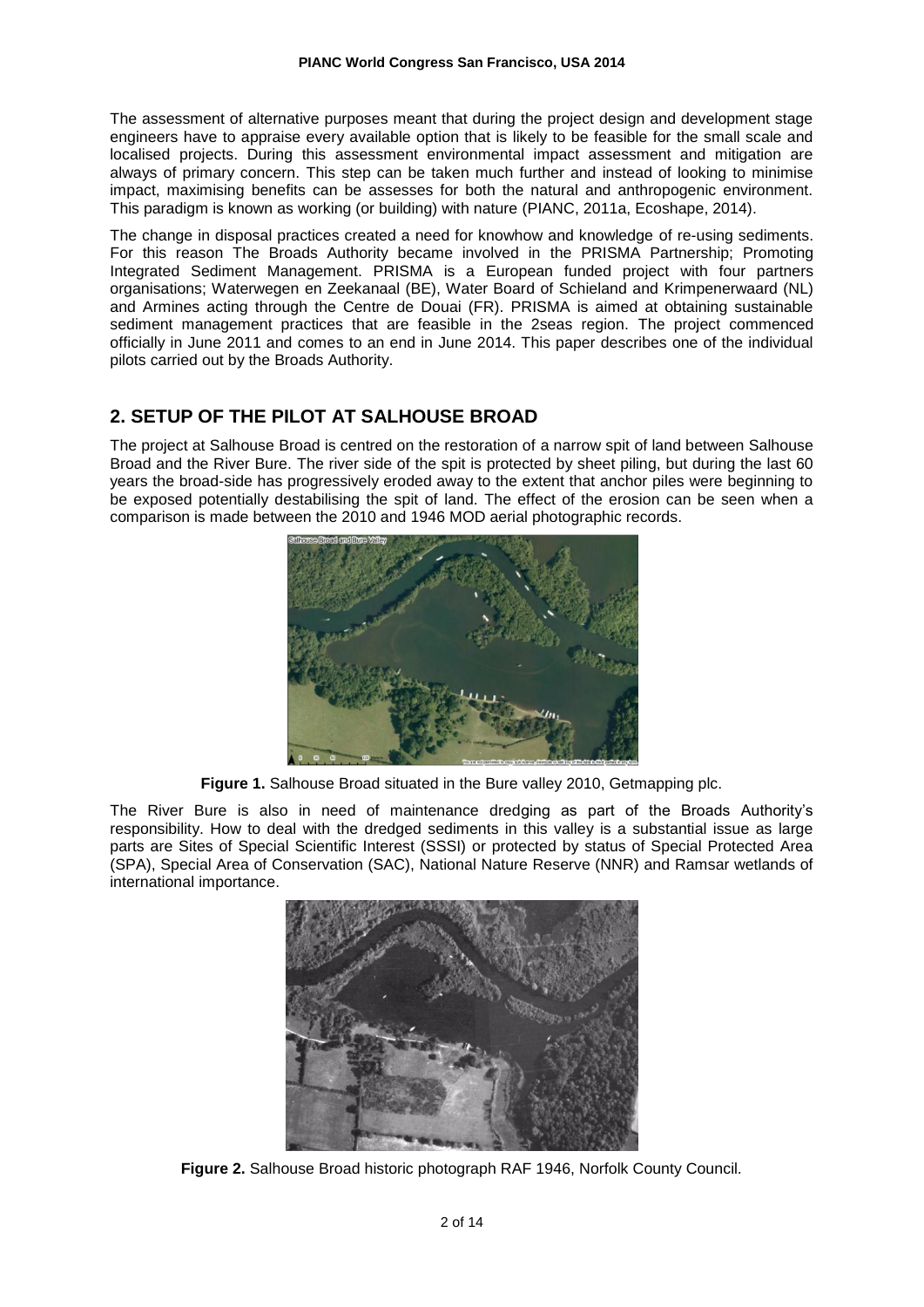The aspiration of the Broads Authority was to reuse a considerable amount of dredged sediment to restore the spit and create a wetland habitat. The new habitat would become a corridor that links nearby sites. By using dredged sediment to create a valuable habitat at a key location transforms two problems into a win-win situation, while at the same time reducing operational cost.

The Broads Authority was able to produce a concept design, but the techniques and methods to achieve this aspiration were not readily available. Therefore studies into available methods and techniques were carried out and a procurement process was entered by inviting tenders for detailed designs. A condition however was to utilise the Broads Authority's in-house construction and dredging teams to execute this ambitious project.

### **2.1 Design phase**

Based on the aerial photographs of 2010 and 1946 the outline of the project was established. The project area is over 7000m<sup>2</sup> in size, with aim to restore the 1946 shoreline and create a wetland habitat.

As part of the PRISMA trialling, two forms of retaining structure were constructed (Ekkelenkamp, 2012). Section 1 is a 50m alder pole piling structure and Section 2 is a 170m gravity structure constructed with geotextile tubes. The focus of this paper is on the use of the geotextile tubes.



**Figure 3.** Outline based on superimposed 1946 waterline.

The geotextile tubes and the area between the bank and the retaining structure had to be filled with sediment (PIANCb, 2011, CUR, 2009, CUR, 2010). In order to achieve this, the sediment had to be pumped. The following chapters describe how this was achieved by piston (concrete pump).

As part of the project preparation public and landowner consultation was carried out. During discussions with many individuals and organisations a more concrete plan was drawn up. Also a detailed ecological and flood risk assessment was undertaken to support applications for a waste management licence, flood defence consent, planning permission, felling licence and the water framework directive. Following from the studies various mitigation measures were agreed upon.

### **2.2 Site investigation and sediment characterisation**

In preparation for the detailed design a site investigation was carried out, including sampling and coring. The investigation was undertaken in accordance with a detailed plan at both the construction site as well as the dredging sites.

The sediments at both the dredge location and the Broad were analysed on a standard suite of parameters to determine the chemical composition. The results of the analysis indicated that the sediments were of suitable quality for re-use and posed no risk to the environment. From a risk based point of view, the sediments were used locally within the same waterbody, thus limiting environmental risk.

The sediment at Salhouse Broad consisted mainly of soft organic silts from 1.2 m below mean water level up to 6.0 m below mean water level. At the south side of the broad soft sediments were less thick, this is the natural boundary of the valley and crag deposits (sand and gravel) are closer to the surface. The very thick layer of soft sediments made the design of an adequate and economic piled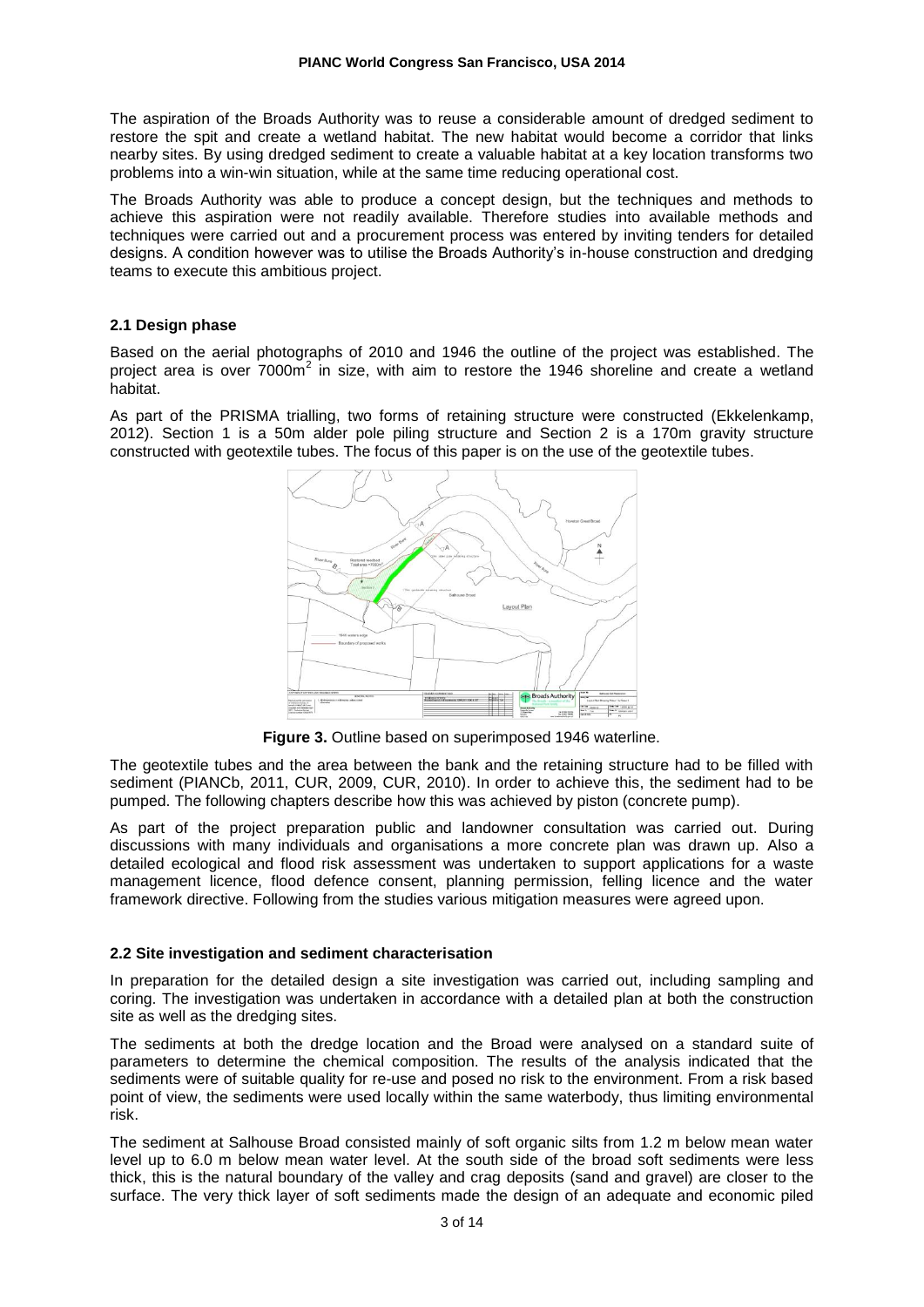retaining structure difficult. For this reason, a gravity structure exploiting relative densities was seen as the preferred option (Adel, 1986, Baker, 1988, Blot and Pye, 2001, Cox and Budhu, 2008).

| <b>Parameter</b>            | Value | Unit              |
|-----------------------------|-------|-------------------|
| Moisture content            | 298   | ℅                 |
| Organic matter              | 32.4  | %                 |
| <b>Bulk density</b>         | 1160  | kg/m <sup>3</sup> |
| Dry density                 | 295   | kg/m <sup>3</sup> |
| Dry solids                  | 25.42 | $\%$              |
| Liquid limit                | 212.3 |                   |
| <b>Plastic limit</b>        | 121   |                   |
| Plasticity index            | 91.5  |                   |
| Liquidity index             | 2.04  |                   |
| Undrained shear strength    | 0     | kPa               |
|                             |       |                   |
| Particle size distribution  |       |                   |
| Sand (63 µm-2mm             | 5     | %                 |
| Silt $(2 \mu m - 63 \mu m)$ | 83    | %                 |
| Clay $($ <2 $\mu$ m $)$     | 12    | %                 |

**Table 1**. Characteristics of the sediments at the broad

The sediment available from maintenance dredging for the construction was similar organic soft silts, but with occasional localised dominance of peat or clay. The River Bure was dredged to the specification set out by the Broads Authority's Sediment Management Strategy (Wakelin and Kelly, 2007).

The high level of organic matter increases the water content considerably and this reduces the geomechanical strength of the sediment. The use of geotextile tubes filled under pressure increases consolidation and therefore the strength of the material it contains. On average the dredged sediment had a lower natural density than the sediment within the Broad that would form the base layer: offering a great natural benefit to the structural stability. Geotechnical calculations were carried out on the results of the site investigation to theoretically prove a stable structure.

| <b>Parameter</b>            | Value | Unit                                   |
|-----------------------------|-------|----------------------------------------|
| Moisture content            | 493   | ℅                                      |
| Organic matter              | 42.2  | ℅                                      |
| <b>Bulk density</b>         | 1060  |                                        |
| Dry density                 | 190   | kg/m <sup>3</sup><br>kg/m <sup>3</sup> |
| Dry solids                  | 17.92 | $\%$                                   |
| Undrained shear strength    | 0     | kPa                                    |
|                             |       |                                        |
| Particle size distribution  |       |                                        |
| Sand $(63 \mu m - 2mm)$     | 12.5  | %                                      |
| Silt $(2 \mu m - 63 \mu m)$ | 71.5  | %                                      |
| Clay $($ <2 $\mu$ m $)$     | 16    | %                                      |
|                             |       |                                        |

**Table 2**. Characteristics of the dredged sediments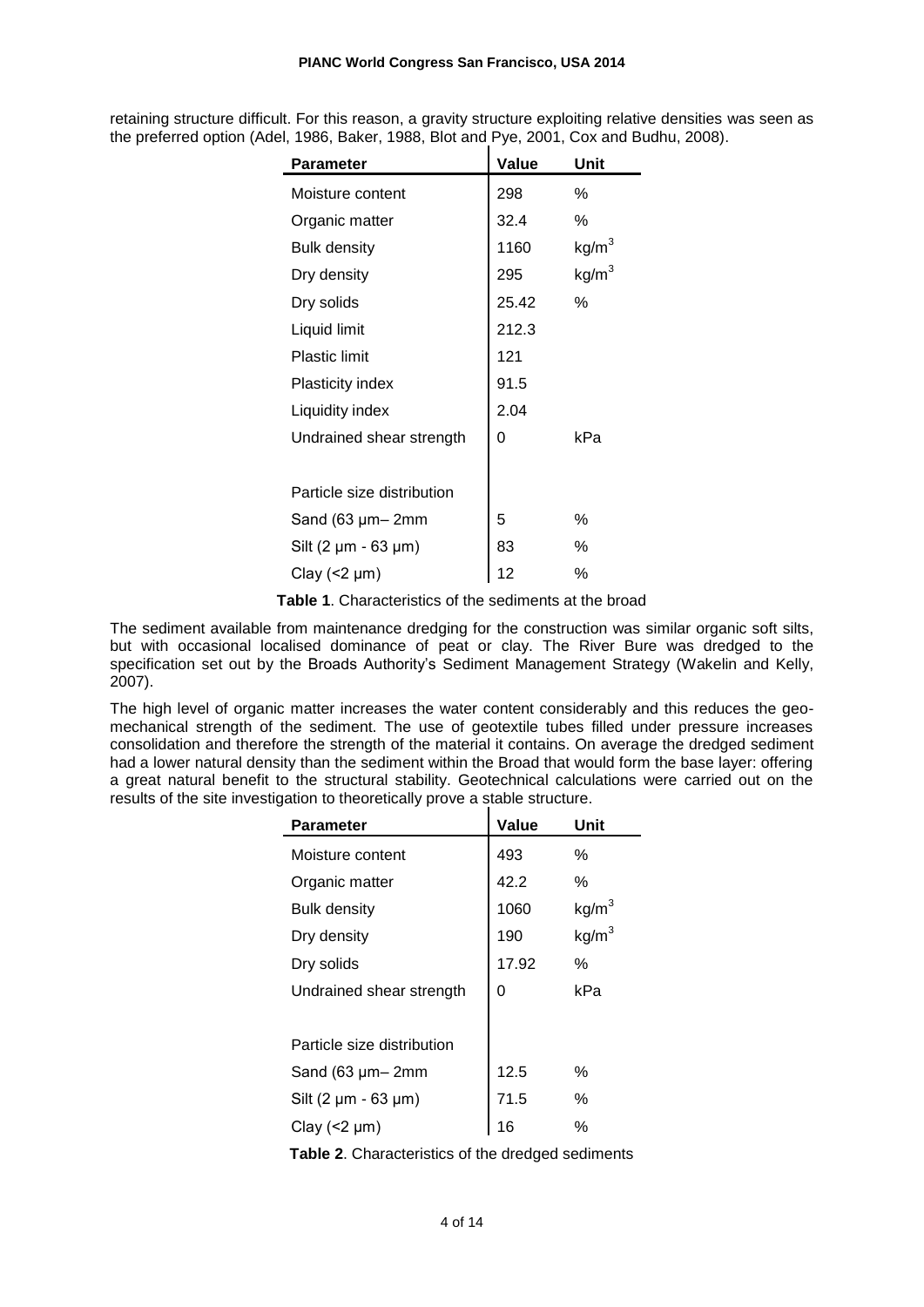## **3. GEOTECHNICAL ENGINEERING AND CALCULATIONS**

During the preparation phase a number of risks were identified in relation to the failure of the construction. Various destabilising forces and failure mechanisms were assessed such as wave impact, overtopping, liquefaction, micro instability, drifting ice and vessel impacts.

Although at first glance large forces such as ice and vessels might seem of major importance, the micro instability and potential liquefaction was of greatest concern. For this reason the geotextile building materials were selected with great care. The geotextile tubes selected were the TenCate Geotube® GT500D units, the tubes were covered with a non-woven geotextile fabric; TenCate Polyfelt TS70 to act as armour against hydrodynamic loads, specifically to reduce the disturbance of fine grained particles.

In order to determine the shape and dimensions of the retaining structure the geomechanical behaviour of the soil body and subsoil had to be described and calculated. The total settlement of the retaining structure during filling equals the sum of the subsidence of the subsoil and consolidation settlement of the sediment contained in the geotextile tube (see Fig 4). The deformation of the subsoil and the settlement of the geotextile tubes themselves (consolidation process) were predicted by using the method of Koppejan (Koppejan, 1948, Lambe and Whitman, 1969, Van 2002). This method combines the theory of Terzaghi (Terzaghi, 1925) for primary settlement and the theory of Keverling Buisman (Keverling Buisman, 1940, Verruijt, 1999) for secular subsidence. Together with these theoretical formulations the measured geotechnical properties were used to define the coefficients and to calculate the expected settlements. Thereby it was possible to anticipate settlements during the filling process of the geotextile tubes and afterwards. In order to level the crest with the mean waterline, the subsidence of the subsoil and consolidation of the geotextile tubes were compensated by the chosen filling height.



**Figure 4.** Consolidation and settlement of the geotextile tubes.

The method of Koppejan is described by:

$$
\frac{\Delta h}{h} \!=\!\! \left[\frac{1}{C_{_p}} \!+\! \frac{1}{C_{_s}} log(t)\right] \!ln\!\! \left(\frac{p_{_g} - \sigma_{_0}}{\sigma_{_0}}\right) \!+\! \left[\frac{1}{C_{_p}} \!\!+\! \frac{1}{C_{_s}} \!+\! log(t)\right] \!ln\!\! \left(\frac{\sigma_{_i} - \!p_{_g}}{p_{_g}}\right)
$$

With:

- $\Delta h$  = settlement of the geotextile tube
- $h$  = layer thickness underneath the tube
- $C_p$  = primary compression constant
- $C_s$  = secondary compression constant
- $C_p$  = primary compression after threshold tension
- $C_s$  = secondary compression after threshold tension
- $t =$  duration period
- $\sigma_i$  = grain tension after load
- $\sigma_{0}$  = initial grain tension
- $p_{\alpha}$  = boundary tension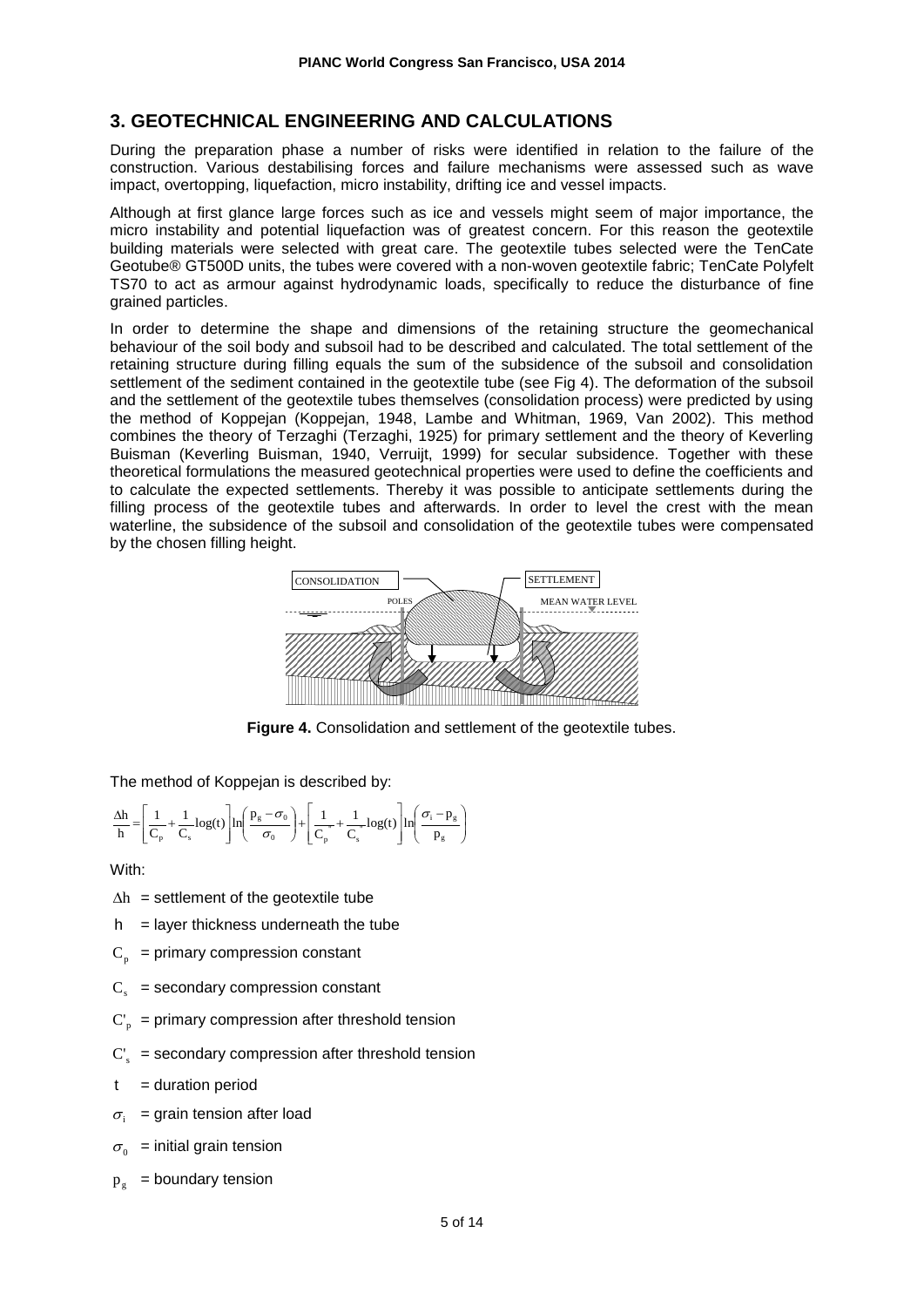The applied compression coefficients followed from the NEN6740 1990 standards. The tension stresses were related to the calculated pressures at the geotextile tube. Both depended on the sedimentological properties of the fill material and subsoil which were studied during the site investigations and laboratory analyses. Because the sediment was dredged and pumped mechanically (i.e. with no increase in water content) the geomechanical strength remained intact. In addition, the geotechnical behaviour of the sediment and geotextile tubes could be predicted more accurately. The calculation of the coefficients, soil stresses and total settlements take into account that the retaining structure is submerged (NEN, 1991b, NEN, 1991c).

The subsidence of the subsoil depends on the load (by the filled geotextile tubes) and the properties of the subsoil. These properties are often called the deformation characteristics. By the spreading of the load the settlements will be uneven. The primary or first phase settlement results from the deformation of the subsoil. The geotextile tubes exert a downward force on the subsoil. The grain structure will deform by normal and shear stresses. If the shear stresses become too big, the grain structure will have to reorient which means that the amount of space between particles will decrease. At a certain moment the number of contact points between the grains will increase in such a way that a state of equilibrium is reached. The secondary settlements occur more gradually with time and result from soil creep. This means that the soil deforms due to the changed circumstance caused by the geotextile tubes. The soil particles rearrange after the pore size is considerably decreased. This is part of the consolidation process. The same applies for the consolidation of the fill material in and behind the tube (Bisschop et al. 2003, Den Haan 1991, Douwes Dekker, 1991, Dykstra and Joling, 2001, Ekkelenkamp, 2011, CROW, 2003).

The permeability of the soil is important for the subsidence and consolidation process. Water is gradually pressed from the pores as a result of the load by the geotextile tubes. The consolidation period increases as the permeability of the subsoil decreases. This period is called the hydrodynamic consolidation period. The clayey soil has a relatively low permeability. Therefore the period of the total settlement takes a long time.

Also the thickness of the sediment layer at the bed of Salhouse Broad played an important role in the duration of the consolidation period. It was estimated that the subsoil, consisting of a homogeneous sediment layer, had a thickness of 5m measured from the bed level downwards. This meant that the settlement period could be substantial (100 to 300 days, or longer, see Figure 5). Indications were found along Salhouse Broad which suggested the presence of a permeable gravel layer. This layer could speed up the consolidation process by a factor 4 (CUR report 162, 1991 and 1993).



**Figure 5.** Relation of the extent and duration of settlement.

Figure 5 shows that the major part of the total settlement is reached after the first 10 to 20 days. This initial primary settlement results from the decreasing pore volume and consolidation of the subsoil. The so called "settlement speed" was determined by a number of parameters. The most important parameter was the permeability of the soil. Other soil properties were used in the calculation including the consolidation coefficient and coefficient of compressibility. The calculations predicted that the primary settlements would end just before the completion of the filling phase. This could be very beneficial for the execution of a number of filling cycles. In theory, the initial settlement would be almost 0.50m. After 15 days the transition to the secondary settlement starts. During this stage the total settlement of the tube would increase to 0.70m. Depending on the permeability of the clayey subsoil the settlement would vary between 0.60 and 0.90m. After completion of the filling phase the tubes exerted their maximum load onto the subsoil. This could eventually (after approx. 3 months) result in a total settlement of 0.90 to 1.10m, depending on the local soil properties (permeability, pore volumes, specific density) and stratification of the subsoil. The long term subsidence of the subsoil,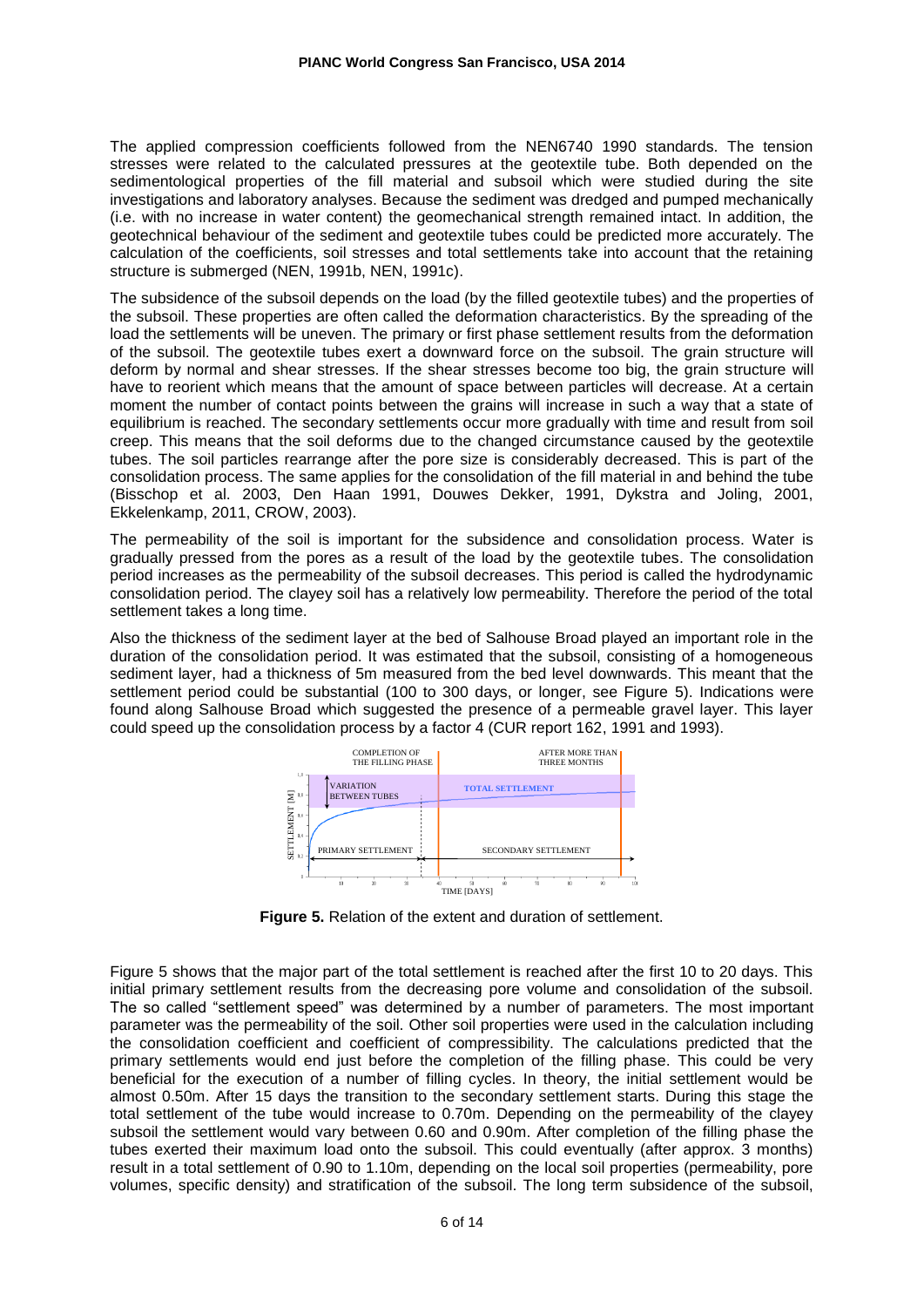which depends on the creep factor of the subsoil, was estimated at 1.10 to 1.30m (after approx. 12 months or more).

The crest height of the retaining structure made of geotextile tubes depends on the consolidation of the geotextile tube fill and was designed to be at the same height as MWL (Mean Water Level) 0.3m ODN. During high water the structure would be flooded while during low water the crest would stay above water. The consolidation depends on the specific density and effective stresses of the filling material and on the geometric dimensions of the geotextile tube. From the effective stress the consolidated undrained shear stress was calculated. Eventually the total decrease in height of the retaining structure caused by consolidation of the filling material was calculated by the use of Skempton's 1957 correlation formula (Verruijt 1999):

$$
\frac{c_{\rm u}}{\sigma} = 0.11 + 0.37 \cdot PI
$$

With:

- $cu =$  consolidated undrained shear strength
- $\sigma' =$  effective stress
- $PI = plasticity index$

With the relation introduced by Winterwerp & Van Kesteren, 2004, the moisture content after consolidation was calculated (Bezuijen en Vastenburg 2012). The calculated consolidation height of the tube was h=0.5029m. An extra height of 0.5m after the filling stage was needed in order to level the geotextile tubes crest with the mean water level. The height of the structure was adjusted by adding sediment to the geotextile tubes during a number of filling cycles. In this way the consolidation process (and, of course, the subsidence of the retaining structure) was controlled.

During the design stage the predicted settlements and consolidation of the geotextile tubes were used to determine the geometry of the tube. The strength calculations of the geotextile material are of great importance. The strength of the geotextile tubes is guaranteed by the manufacturer Tencate. The calculation of the geometry of the geotextile tubes was based on two different principles. The width and height of the tube had to be maximised and the filling volume had to be optimised. An important prerequisite for the filling of a geotextile tubes was to achieve a maximum degree of filling of 80% in the final condition. Due to the assumed circumference of the tube of 18.6m, a calculation was performed in which the shape of the tube for the final state was determined. An important parameter for the calculation of the tensile strength of the geotextile tubes was to maintain the water level depth.

An "overall" safety factor of 3.5 was used because of strength reducing factors, such as a very high pressure during the filling process, the occurrence of creep, insufficient strength of the sewing stitch and wear or tear of the geotextile during filling. Eventually the geometry of the geotextile tubes was modelled. The calculated height of 2.50m was suited for our requirements of the retaining structure.

During the construction period field data was collected. The data concerns the subsidence of the retaining structure and consolidation process of the filling material. Both were recorded daily between the 26<sup>th</sup> of October 2012 and the 16<sup>th</sup> of November 2012. The gauging rods (see Fig 6) were placed into the Geoports® (filling points) along the geotextile tubes to measure the subsidence of the structures crest.



**Figure 6.** Gauging rods placed into the geotextile tubes.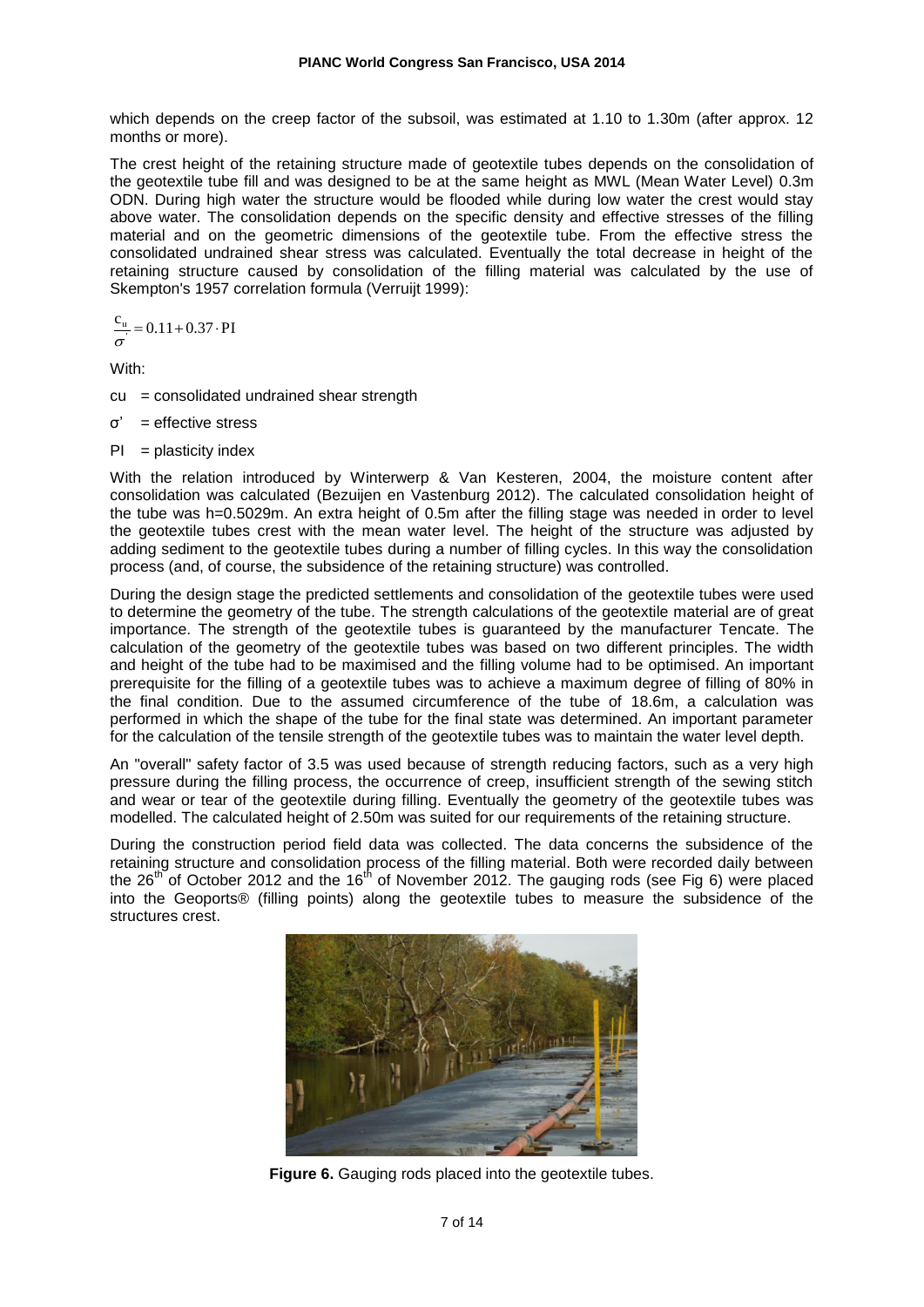Every rod was numbered and marked. In addition to the measurements of the settlements, the average water levels were observed. The height of the structure crest was related to the surrounding water level. Also a number of depth measurements were made in order to study the behaviour of the bottom profile of the geotextile tubes.

For the evaluation of the geotechnical behaviour the theoretical predictions were compared with the field measurements. It was found that the sediment was evenly distributed within the tubes. The pump had enough power to pump the sediment sideways after entering the tube. The large forces on the inlet were guided by the geotextile of the inlet port. This configuration of tubes, ports, concrete pump and sediment resulted in an evenly distributed filling of the tubes. The number of filling cycles depended on the location of the tube, the settlement of the subsoil and the consolidation of the fill material. This method proved to be a powerful tool to get the correct height of the crest between 0 and 0.20m above the waterline.

The primary settlement of the geotextile tubes proved to be a significant part of the total subsidence. Then over a period following completion of the last filling cycle significant further secondary settlement was observed. The estimated value of 0.50m additional height was found to be a good approximation. The influence of the consolidation process of the filling material was linear. This was expected according to the theoretical predictions.

| <b>Cross section</b>                             | $1 - 2$ | $3 - 6$ | 7 - 10 | 11 – 14 |
|--------------------------------------------------|---------|---------|--------|---------|
| Tube no                                          | 3       |         |        |         |
| Tube height                                      | 0.73    | 2.09    | 2.56   | 1.96    |
| Crest height                                     | 0.12    | 0.17    | 0.09   | 0.11    |
| <b>Total settlement</b>                          | 0.10    | 0.92    | 1.02   | 0.26    |
| <b>Difference</b><br>bed<br>level                | $-0.17$ | 0.21    | 0.26   | 0.19    |
| * Crest height above mean water level (0.33 ODN) |         |         |        |         |

\*\* Difference of bed level at the tube and 2 m out.

#### **Table 3**. Average settlement and displacement values (m)

The calculated primary settlement of 0.50m and secondary settlement of 0.60 to 0.90m approached the reality. In practise it was found that the primary (or initial) settlement was on average 0.35m. Eventually, after consolidation of the subsoil (secular effect), the total settlement reached 0.73 to 1.39m. This indicates a smaller initial subsidence and longer secondary settlement period which means that the deformation of the subsoil was less than expected. In other words, the consolidation process of the subsoil (secondary settlement) had a larger share in the total settlement than the deformation of the soil (primary settlement). This could be the consequence of a heavier filling material (cohesive heavy clay) in combination with a high pore volume of the subsoil. For every geotextile tube project it is important to monitor the soil properties of the filling material throughout the process.

### **4.0 EXECUTION**

The project at Salhouse Broad was made more complex because of the absence of land access; everything had to be transported via water. This was a huge constraint on the operation and required the works on site, related deliveries and health & safety, to be highly organised.

Upon completion of the preparation stage the work commenced with the placement of alder poles based on GPS readings to temporarily hold the geotextile tubes in place. The alder poles (each approximately 6m long and 100mm diameter) were locally felled trees (Alnus glutinosa) and were pushed in the bed by hydraulic arm from a work boat. The geotextile tubes were attached to two parallel rows of poles, ready for filling.

Sediments were mechanically dredged by a NCK Rapier Pennine C34B crane, positioned in a barge. The mechanical dredging by clamshell grab allowed in-situ sediments to be removed from the bed and transported by barge. The 3 barges used on this project were generally loaded with 80 tonnes of sediment.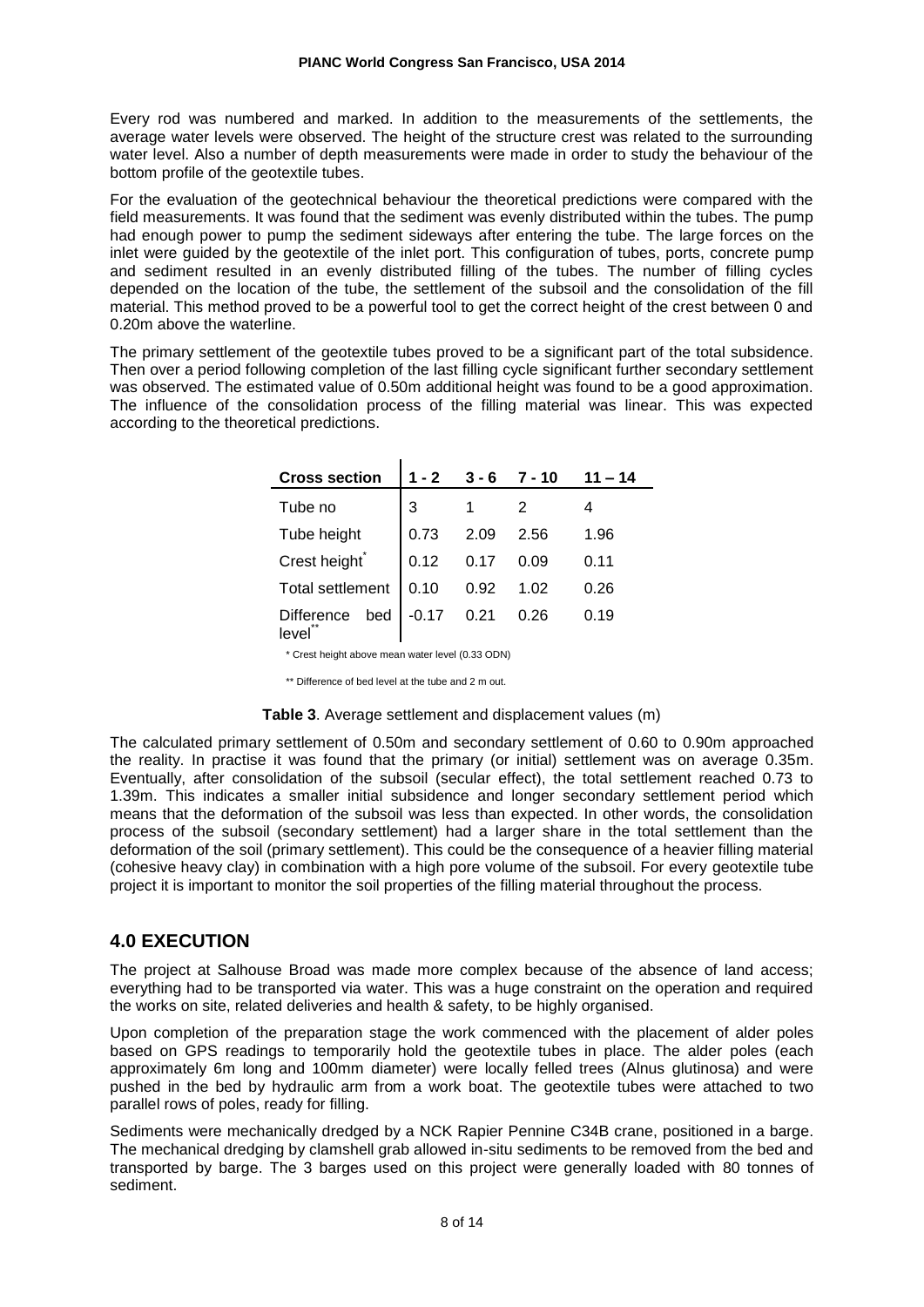

**Figure 7.** Schematisation of the execution phase (not to scale).

A long reach JCB360 18T excavator was positioned on a 9 float pontoon with spudlegs and situated on the river side moorings. On the pontoon a Putzmeister 1407 concrete pump (piston pump / displacement pump) and a McCloskey Mini Sizer (screener / vibrating screen) were also positioned.



**Figure 8.** Filling of the geotextile tubes underway, November 2012 (Mike Page).

The excavator unloaded the dredged sediment from the barges and placed it onto the vibrating screen in order to screen out any large objects. The screening size was 74mm and this was sufficient to remove any unwanted objects such as tyres, bricks, bottles and vegetation. From the vibrating screen the concrete pump was able to pump the in-situ sediment over a distance of 170m to the geotextile tubes through a 127mm diameter pipeline.

Riding spars in front of the piled moorings at the unloading area allowed the fluctuating river level (0.3 – 1.0m) to be accommodated.

The geotextile tubes with an approximate circumference of 18.6m were filled with approximately  $3,000\text{m}^3$  sediment. The fill level was monitored by gauging rods in the centre of the tubes. All measurements were related to water level which in turn was assessed using two gauge boards marked relative to ODN. The filling process started with one of the central tubes, 'Tube 1, followed by tubes 2, 3 and 4. This method of filling allowed the use of the geotextile tubes as working platform during the filling stage. For the duration of the filling process Jetfloats (modular floating platforms) were used to allow access to the site.



**Figure 9.** Schematisation of the geotextile tubes and cross sections.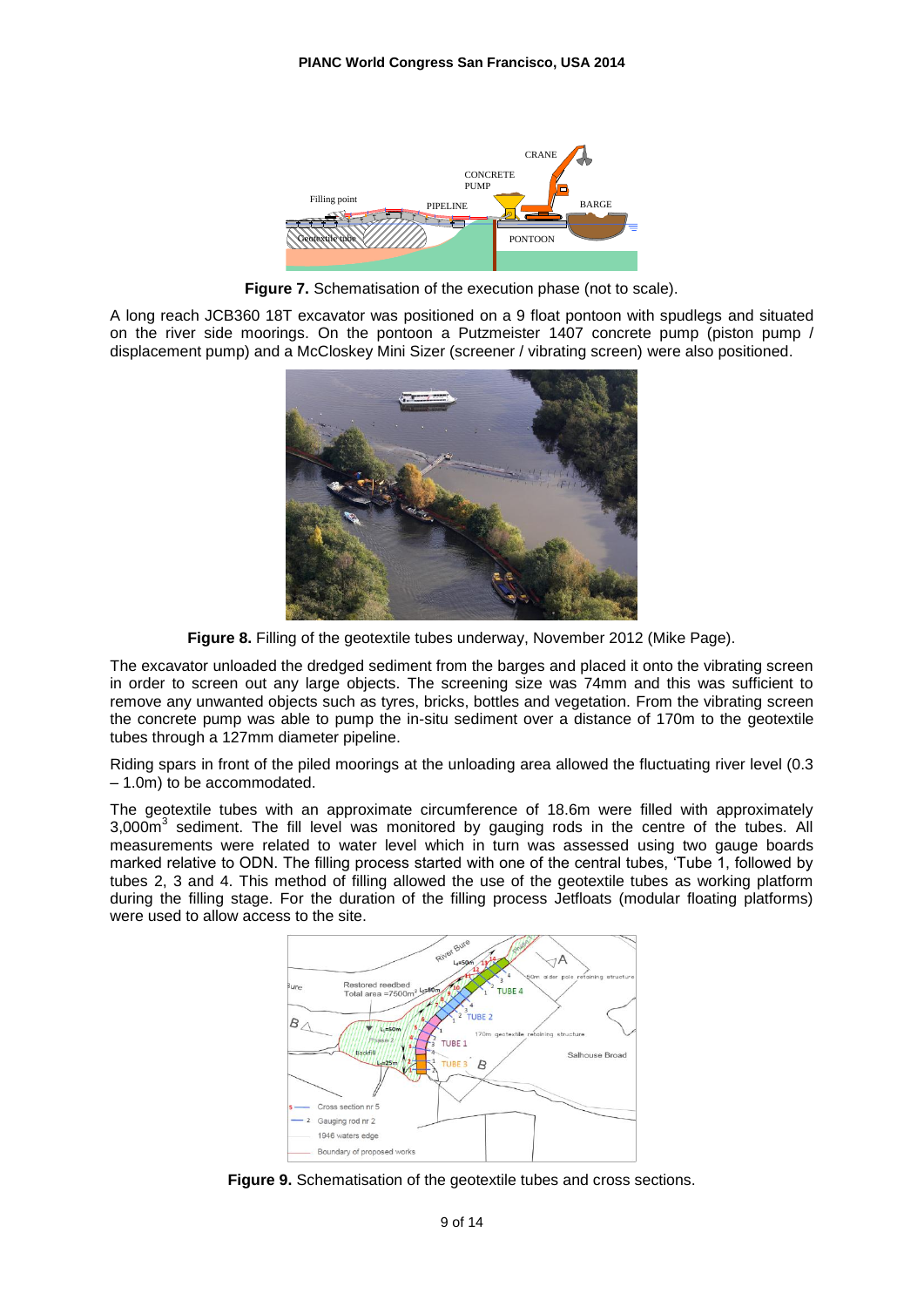Upon completion of filling all the geotextile tubes, specific sites measurements were taken. This was approximately 3 weeks after filling of tube 1. The primary consolidation had completed and some final fill adjustments were undertaken. Subsequently the tubes were covered with a non-woven geotextile in order to protect the structure. With the non-woven geotextile in place, further filling was no longer possible. On average the completed fill level was approximately 0.53m ODN (0.2m above mean water level).

After the non-woven geotextile was placed, filling of the area behind the retaining structure commenced and completed over an intermittent period of 16 weeks. In total this project removed 12,000m<sup>3</sup> of accumulated sediment from the river Bure navigation and re-used it beneficially with a bespoke pump arrangement to restore the eroded spit and create a wetland habitat. Depending on the type of material the general capacity of the setup was between 750 and 1,200 m3 /week.

## **5.0 VEGETATION**

During the filling period sediment was also placed on the geotextile tubes to form a growing medium for vegetation. For the success of the structure, establishing wetland (reed-bed) vegetation was essential. It forms a protection against erosion as well as an important habitat. Reed-bed is a Biodiversity Action Plan (BAP) habitat and of international importance.

Vegetation was scraped from a donor site in the vicinity of the project location in March 2013. This timing was of importance as general mitigation and the vegetation was still dormant, ready for the new growing season of 2013. At the scrape sites the removal of vegetation created shallow ponds and bare soil for pioneering species to establish. This increased biodiversity of the local site and added small features to the otherwise general vegetation structure (White et al, 2003). The scrapes were carried out from a pontoon with an excavator reaching into the marginal vegetation at full reach. This allowed 3 to 4 metres of the marginal vegetation to stay untouched. This margin is an immensely important habitat that also acts against erosion. A strip of vegetation was scraped in sections of 2x5 metres, while leaving the next section of 2x5 metres intact. This pattern reduces the impact on the habitat and potential structural soil damage by seasonal inundations. In total 2x250 metres was scraped to provide vegetation to cover the geotextile tubes.



**Figure 10.** Scraped vegetation placed on the geotextile tubes, March 2013.

Before the vegetation was placed on the geotextile tubes a pocket was created in the sediment were the vegetation could be placed. This pocket provided continuous damp conditions in order to avoid the vegetation drying out. It also provided protection from waves as the vegetation was not protruding the shape of the retaining structure.

During the creation of these pockets the front slope of the retaining structure was also profiled, this was aimed to create the maximum gradient possible. Although the design recommendations indicated a slope of 1:10, this was not practically feasible because of the space requirements. The profiling was carried out with a slope of approximate 1:5, a gradient that is still providing the desired wave force reducing qualities and marginal habitat conditions.

The vegetation was subsequently placed on the geotextile tubes and covered with TenCate GS20/20 Geogrid. The geotextile mesh holds the vegetation in place until it is sufficiently rooted. To ensure the success of a wetland habitat the correct site level in relation to the fluctuating water level was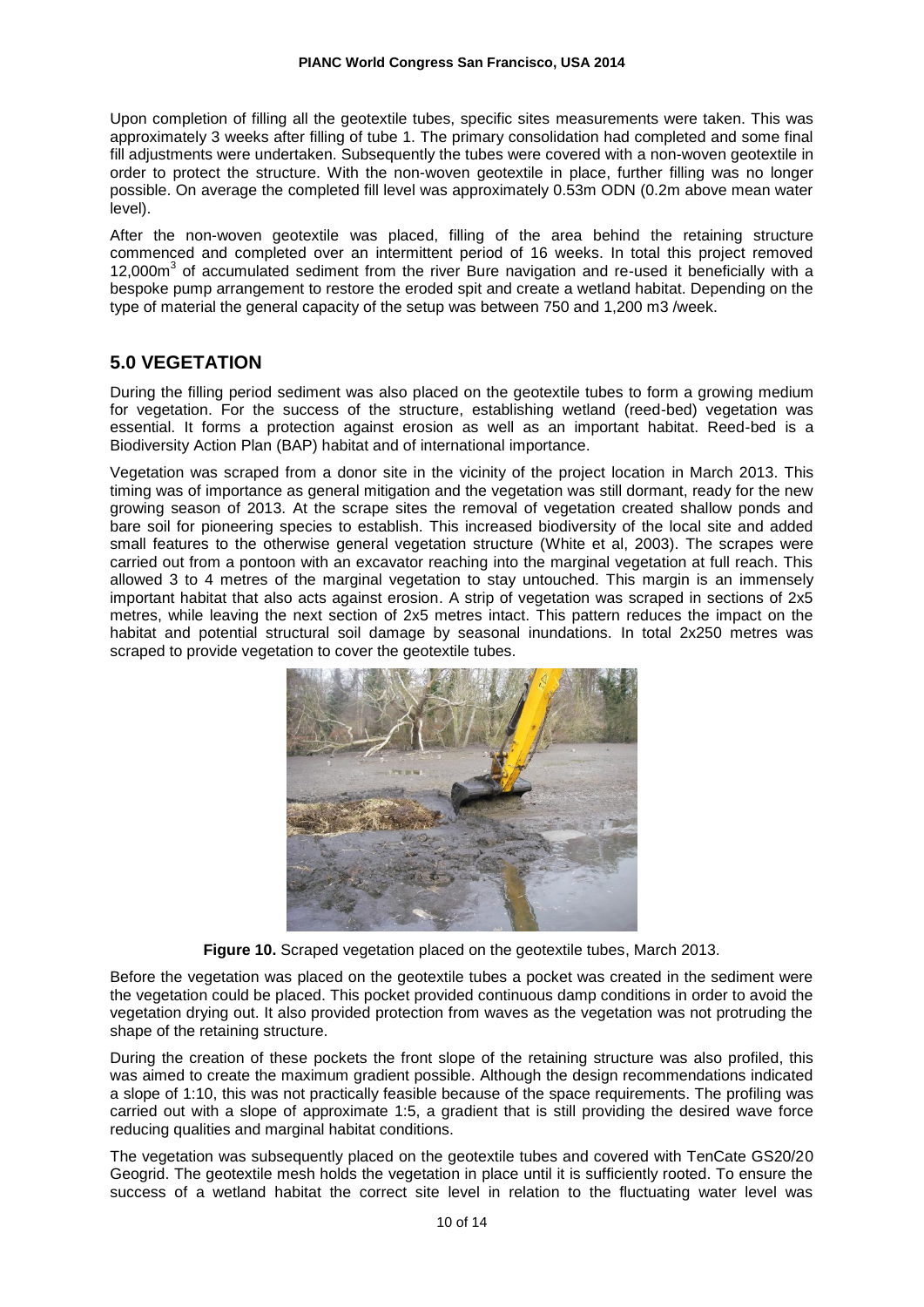essential. Reed-bed related vegetation requires seasonal inundations, while other species are unable to tolerate these prolonged flood conditions. This design enables the desirable vegetation to flourish and an important habitat to get established (Barko et al 1991, Brix 1994 Brix 2003, Gries et al. 1990, Hawke and Jose 1996, Hammerl et al. 2004, Tornbjerg et al. 1994, Weisner and Ekstam 1993, Worral et al. 1996.



**Figure 11.** Completion of the site works, July 2013 (Mike Page).

The year 2013 had a cold spring and even in June 2013 there were some night frosts recorded. For this reason the vegetation growth had a late start but in July good signs of growth were recorded. In addition to the scraped vegetation, plug plants and seeds were also spread over the site to encourage wetland and reed-bed vegetation to establish. In total over 30 different species of vegetation were recorded in August:

| <b>Nationally Scarce</b>               | <b>Wetland related species</b>                    |
|----------------------------------------|---------------------------------------------------|
| Marsh fern - Thelypteris palustris     | Bittercress sp - Cardamine sp                     |
| Milk parsley - Peucedanum palustre     | Bittersweet - Solanum dulcamara                   |
| Smooth sow-thistle - Sonchus palustris | Blue Water speedwell - Veronica anagalis-aquatica |
|                                        | Broadleaved dock - Rumex obtusifolius             |
|                                        | Brooklinme – Veronica beccabunga                  |
|                                        | Burdock – Arctium sp                              |
|                                        | Celery leaved buttercup - Ranunculus scelaratus   |
|                                        | Cleavers - Galium aparine                         |
|                                        | Creeping thistle - Cirsium arvense                |
|                                        | Fen bedstraw - Galium uliginonsum                 |
|                                        | Gipsywort - Lycopus europaeus                     |
|                                        | Greater pond sedge - Carex riparia                |
|                                        | Groundsel - Senecio vulgaris                      |
|                                        | Hedge bindweed - Calystegia sepium                |
|                                        | Hemp agrimony - Eupatorium cannabinum             |
|                                        | Purple loosestrife - Lythrum salicaria            |
|                                        | Marsh dock - Rumex palustris                      |
|                                        | Meadow Rue - Thalictrum flavum                    |
|                                        | Meadowsweet - Filipendula ulmaria                 |
|                                        | Nettle - Urtica dioica                            |
|                                        | Red goosefoot - Chenopodium rubrum                |
|                                        | Redshank - Polygonum persicaria                   |
|                                        | Reed sweet grass - Glyceria maxima                |
|                                        | Reedmace - Typha latifolia                        |
|                                        | Toadrush - Juncus bufonius                        |
|                                        | Water figwort - Scrophularia aquatica             |
|                                        | Water forget-me-not - Myosotis scorpiodes         |
|                                        | Water mint - Mentha aquatica                      |
|                                        | Willow seedlings - Salix sp                       |
|                                        | Willowherb sp - Epilobium sp                      |
|                                        | Yellow flag iris - Iris pseudocanum               |
|                                        | Yellow loosestrife - Lysimachia vulgaris          |

**Table 4**. Vegetation survey August 2013 (6 months after completion of the retaining structure)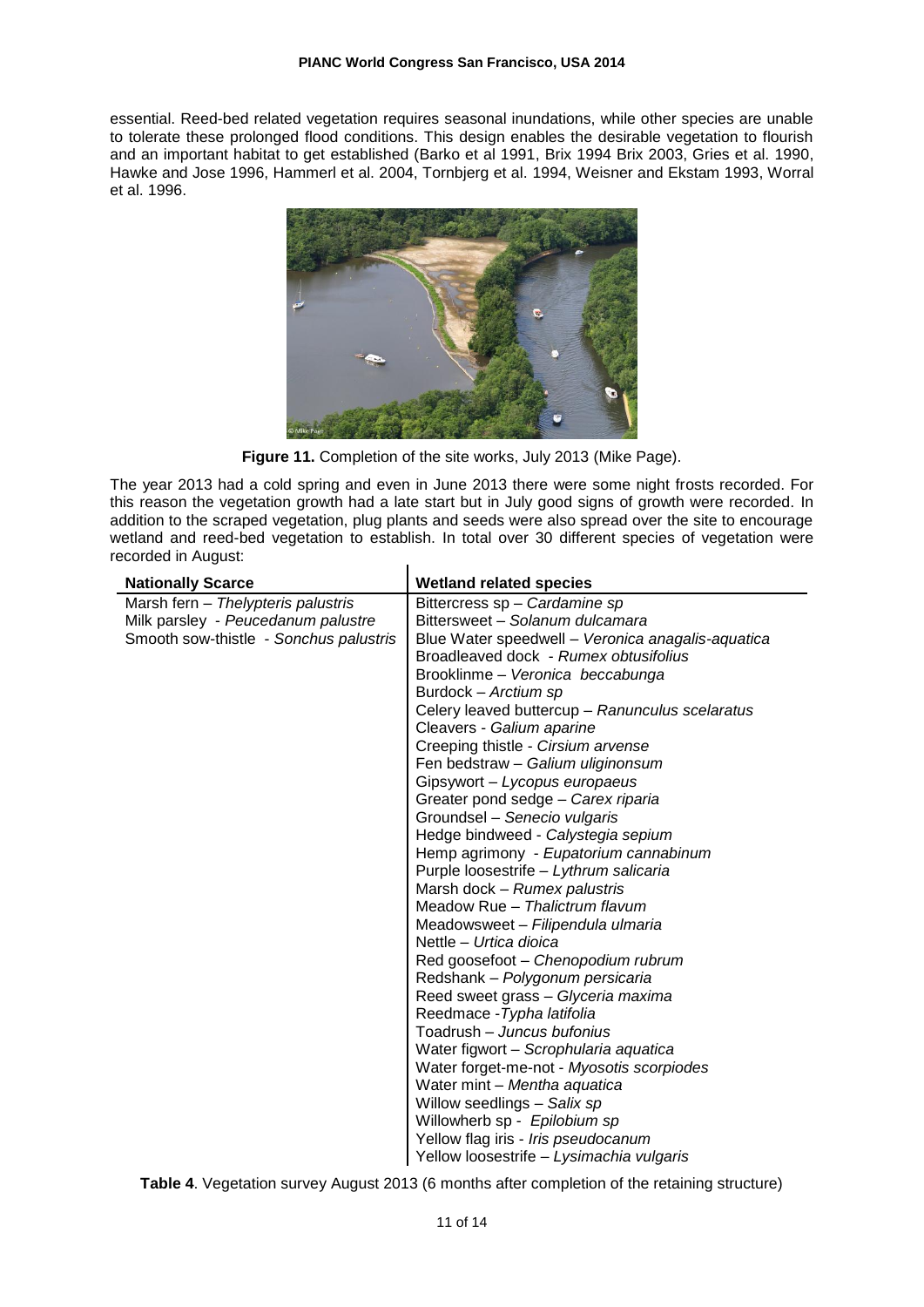Strong vegetation growth was recorded from the scraped vegetation, this is expected to spread over the site where growth is less robust during the next few years. Yet the successful establishment of the vegetation was only possible by strict management. Grazing geese and other wildfowl had to be deterred with goose guard and barrier tape. At Salhouse flocks of hundreds of geese can damage an emerging habitat within hours by grazing, trampling and contaminating stagnant pools with faeces. Invasive plant species, like Himalayan Balm *Impatiens glandulifera* and Orange Balm *Impatiens capensis* had to be pulled manually from the site, to stop a major germination on the bare soil. Management actions are still in place to ensure successful vegetation growth and the development of an important habitat.



**Figure 12.** Success of vegetation, September 2013.

### **4. CONCLUSIONS**

- 1. The Broads Authority through the PRISMA project promoted the beneficial re-use of sediments by using sediments from maintenance dredging as a resource for a retaining structure in combination with geotextile tubes. The sediments formed an essential component in the protection of the spit between Salhouse Broad and the River Bure. This furthermore enabled the creation of an internationally important habitat.
- 2. Site investigations and subsequent sediment analysis allowed geotechnical calculations to be carried out to assess the stability, settlements, consolidation and overall feasibility of using the unengineered sediment in a geotextile tube structure.
- 3. The dredging by mechanical means allowed the sediment to retain some of its resistance and strength (unlike hydraulic dredging). The filling of the geotextile tubes (under water) however required the sediment to be pumped via pipeline. The use of a piston pump (positive displacement pump) allowed the in-situ sediments to be pumped undiluted over a distance of 170m to the geotextile tubes and backfill.
- 4. Primary settlements were found to be smaller than predicted; however, following consolidation of the subsoil, the actual total settlements were very close to the calculated settlements.
- 5. Using settlement calculation and repeated filling cycles it was possible to achieve accurate final fill levels will be a critical factor in appropriate colonisation of vegetation.
- 6. Use of alder poles piles as temporary lateral restraint and ensuring reasonably level bed topography resulted in minimal lateral movement of the geotextile tubes, which was identified as a project risk.
- 7. The sediment filled geotextile tubes have provided an effective retaining structure supporting soft backfill material with up to 1.2m retained height.
- 8. The behaviour of the structure and local ground was predictable and manageable. Although at a higher financial cost than traditional side casting methods; this technique has potential for further use where sediment can be reused with multiple benefits.
- 9. The calculations and techniques applied during this project provide new opportunities for the reuse of sediments as a resource. Individual aspects of the geotechnical engineering as well as the habitat creation can be utilised in future projects in the Broads and internationally.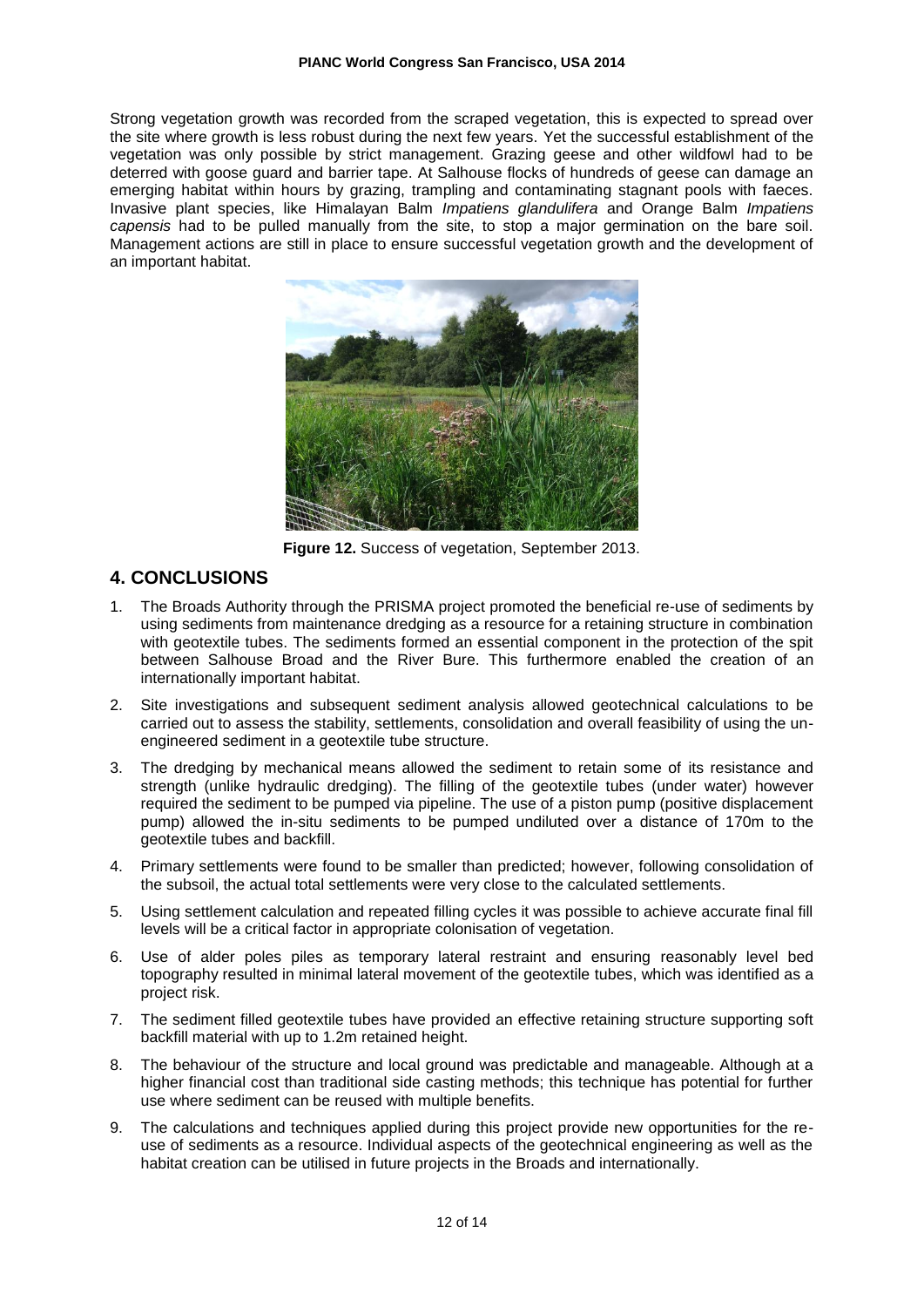#### **Nomenclature**

%: percentage

- $\mathrm{C}_{_{\mathrm{p}}}$ : primary compression constant
- $\mathrm{C}_{\mathrm{s}}$ : secondary compression constant
- $\text{C}^\cdot_{\text{p}}$  : primary compression after threshold tension
- $C_s$ : secondary compression after threshold tension

Cu: consolidated undrained shear strength

- $\Delta h$  : settlement of the geotextile tube
- h: layer thickness underneath the tube

kg: kilogram

kpa: kilopascal

m: metre

- m<sup>3</sup>: cubic metre
- σ': effective stress
- PI: plasticity index
- $\bm{{\mathsf{p}}}_\text{g}$  : boundary tension
- t: duration period
- $\sigma_i$ : grain tension after load
- $\sigma_{\scriptscriptstyle 0}$  : initial grain tension

Broad: Shallow manmade lake

- BAP: Biodiversity Action Plan
- NNR: National Nature Reserve
- ODN: Ordnance Datum Newlyn
- PRISMA: Promoting Integrated Sediment Management
- SAC: Special Area of Conservation
- SPA: Special Projected Area
- SSSI: Sites of Special Scientific Interest

#### **References**

Adel den H. 1986. Correlaties tussen uniformiteitsgradatie en spreidingscoefficient. Delft, Grondmech.

Baker V.R., 1988. Geological fluvial geomorphology. Bulletin of the geological society of America.

- Barko, J.W., Gunnison, D., Carpenter, S.R., 1991. Sediment interactions with submersed macrophyte growth and community dynamics. Aquat. Bot. 41, 41-65.
- Bezuijen A., Vastenburg E.W. 2012. Geosystems, Design Rules and Applications. CRC Press.
- Bisschop, F., C. van Rhee & C. Nieuwenhuizen, 2003 Beheersing restzetting, Geotechniek (7) 2
- Blott S.J., Pye K., 2001. Grain size distribution and statistics of unconsolidated sediments. Earth Surface processes and landforms 26, 1237-1248.

Brix, H., 1994. Functions of macrophytes in constructed wetlands. Wat. Sci. Tech. 29, 71-78.

Brix H., 2003. Plants used in constructed wetlands and their functions. Department of plant ecology, institute of biological sciences, University of Aarhus, Denmark.